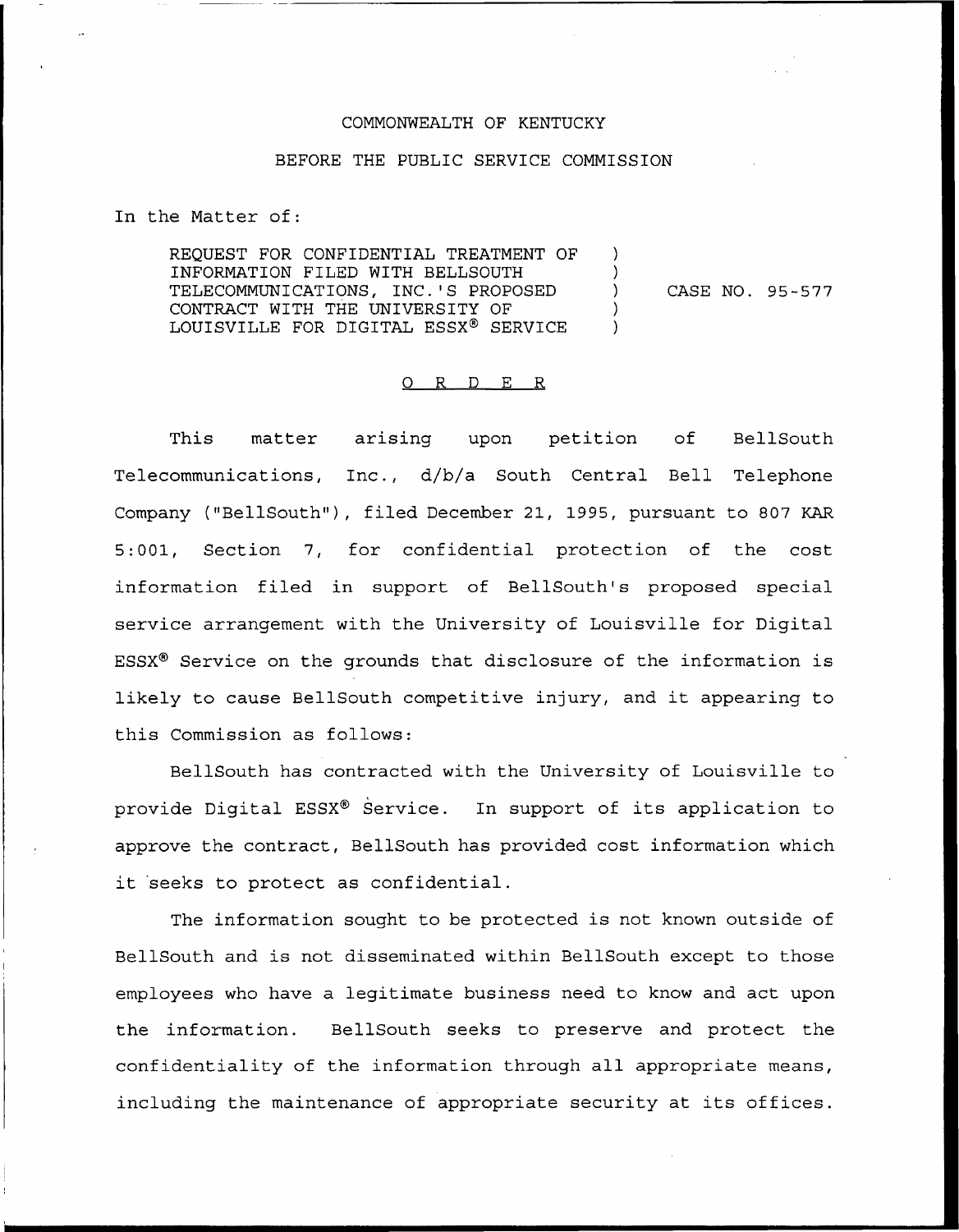KRS 61.872(1) requires information filed with the Commission to be available for public inspection unless specifically exempted by statute. Exemptions from this requirement are provided in KRS 61.878(1). That subsection of the statute exempts several categories of information. One category exempted in paragraph (c)1 of that subsection is commercial information confidentially disclosed to the Commission which if made public would permit an unfair commercial advantage to competitors of the party from whom the information was obtained. To qualify for the exemption, the party claiming confidentiality must demonstrate actual competition and <sup>a</sup> likelihood of substantial competitive injury if the information is disclosed. Competitive injury occurs when disclosure of the information gives competitors an unfair business advantage.

BellSouth's competitors for ESSX® Service are providers of PBX equipment who also offer the same functions. Disclosure of the information would enable competitors to determine BellSouth's cost and contribution from the service which they could use in marketing their competing service to the detriment of BellSouth. Therefore, disclosure of the information is likely to cause BellSouth competitive injury, and the information should be protected as confidential.

This Commission being otherwise sufficiently advised,

IT IS ORDERED that the cost data filed in support of the proposed contract with the University of Louisville for Digital ESSX® Service, which BellSouth has petitioned to be withheld from

 $-2-$